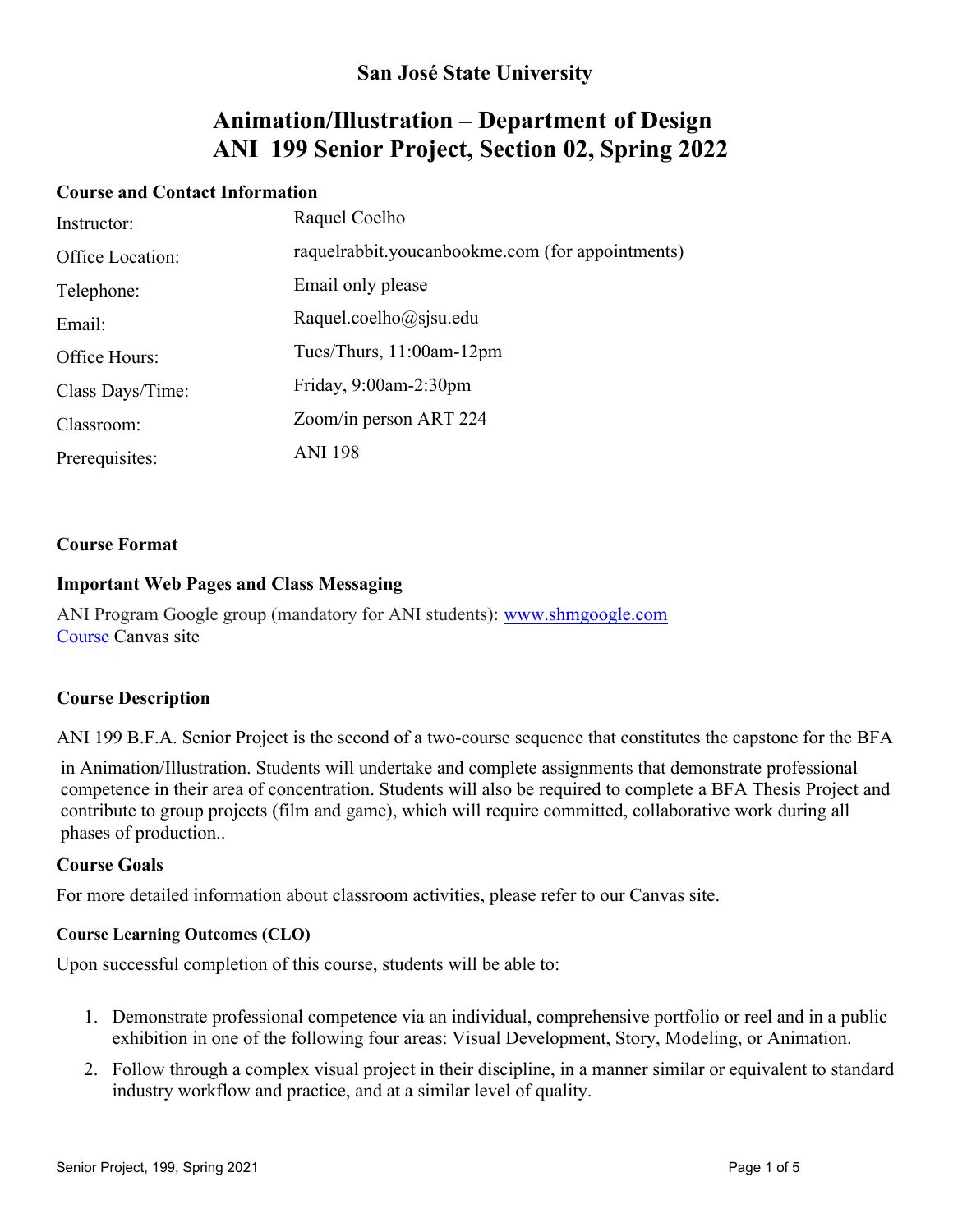- 3. Solve complex illustrative, modeling, animation, or story projects requiring significant research, critical analysis, and high-level visual communication and design skills.
- 4. Self-manage their time, efforts, and skills while working on complex multi-stage projects in such a way as to meet all deadlines with acceptable work.
- 5. Self-evaluate their work, and their strengths and weaknesses as they relate to studying visual development, animation, story, or modeling.

#### **Required Texts/Readings**

#### **Textbook**

There is no required text for this course, however students are expected to consult various books, websites and blogs as needed to supplement their education.

#### **Other technology requirements / equipment / material**

- A powerful laptop (should be able to easily handle large files in Photoshop, i.e.: large, high DPI files with many layers and large brushes.)
- Adobe Photoshop (free license available to SJSU students)
- A digital camera, preferably either a Digital SLR or access to one.
- Access to a high-quality, large format color printer. (11" x 17" recommended.)

#### **Course Requirements and Assignments**

The primary goal of this course is to prepare students—in their final academic year—for their professional career that will commence post-graduation. At this level, the goal of the instructors is to make ourselves superfluous to your decision-making as you transition into inexperienced professional status.

There will be weekly assignments, in-class assignments, mentoring, required readings, and events to attend. Additionally, as the ANI graduating class, you are expected to participate and conduct yourself in a way that serves as a positive role-model at all times for lower level students within the major. Students are expected to take notes on all classroom discussions and participate appropriately.

Students will complete all assignments and have assembled them as a demo reel or portfolio at the end of the semester. Not every assignment needs to be included in the final reel or portfolio, but that should be the student's aim. Both weekly assignments and the final demo reel/portfolio will be graded, as well as participation in class. Students are expected to complete and hand in every assignment for the course. Deadlines for assignments will be strictly observed.

For more detailed information about classroom activities, please refer to the handouts distributed for each weekly assignment. (Available on the class Google Group.)

"Success in this course is based on the expectation that students will spend, for each unit of credit, a minimum of 45 hours over the length of the course (normally three hours per unit per week) for instruction, preparation/studying, or course related activities, including but not limited to internships, labs, and clinical practica. Other course structures will have equivalent workload expectations as described in the syllabus."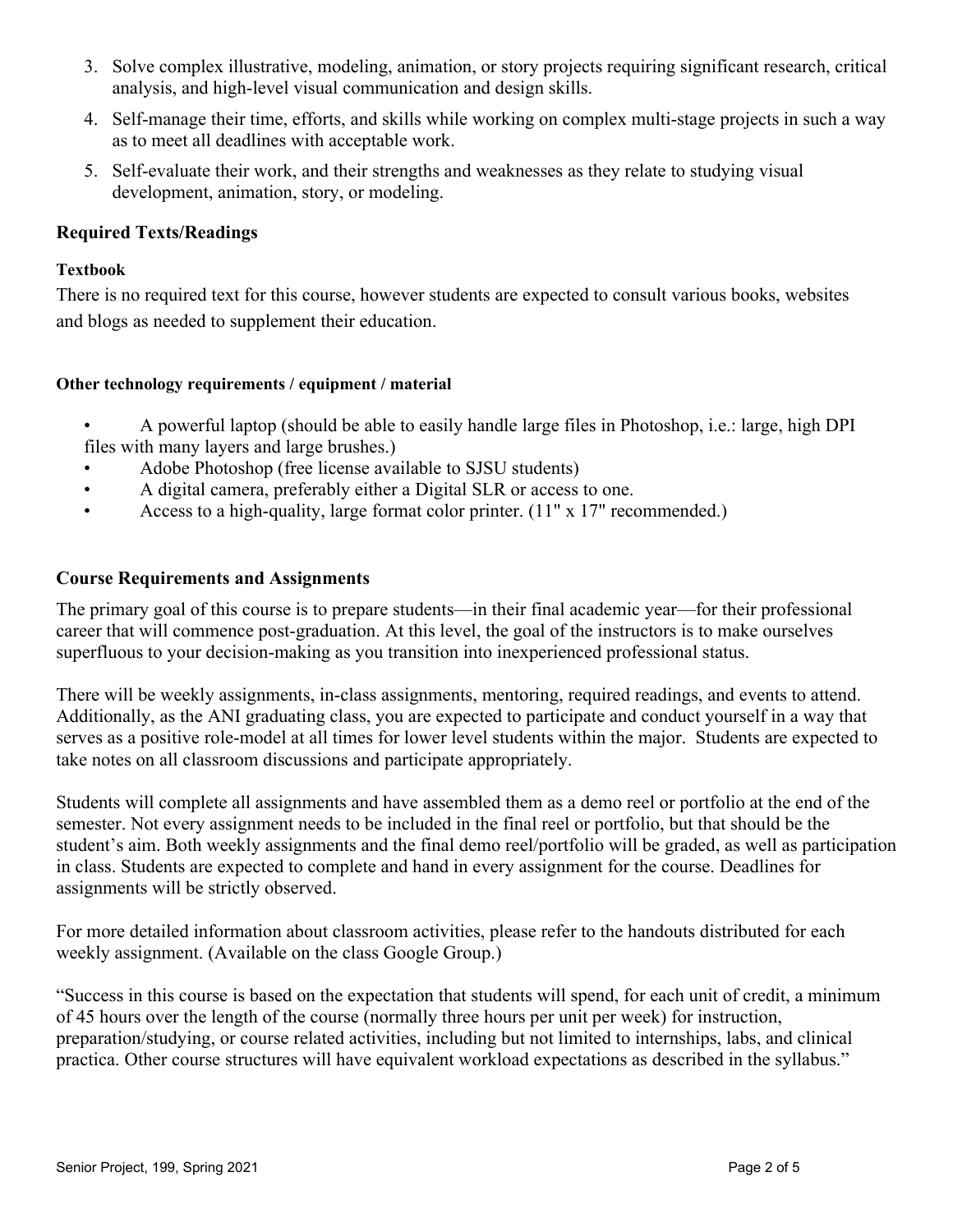## **Final Examination or Evaluation**

The class "final" will consist of a portfolio of the semester's work, due at the end of the semester, and a complete thesis project, which should be completed accordingly to the proposal presented and approved by faculty in ANI 198. For grades, we will require that you show a video and or a PDF listing all of your individual contributions to your group's thesis project. All students must fully participate and make meaningful contributions to their thesis group. Students must also participate in the BFA Gallery show.

### **Grading Information**

Students will be held accountable for meeting all deadlines with acceptable work. Directions given in class and for assignments must be followed accurately or grades will be lowered accordingly. Late work will not be excepted unless the instructor has given prior approval. Students are responsible for completing all work assigned during any absences, and absent students must make arrangements for their work to be turned in (on due date) and criticism recorded, by another student. No extra credit projects will be accepted for this class.

Class participation will be assessed and includes active engagement in critiques, intelligent questioning, peer mentoring, and proactive learning behavior.

Obviously, the quality of the work, both conceptually and its final execution, is the primary component of the grade; but as mentioned above, the student's grade is also determined by their professional attitude, their conduct, their work ethic, and their ability to meet their deadlines and the educational challenges posed by the assignments. Above all, students are graded on the intelligence they demonstrate while they pursue, question, attempt, evaluate, struggle, succeed and/or fail at their assignments.

While it is technically possible to pass this class with a grade as low as a D-, students should be aware that grades below the "B" range demonstrate a concerning lack of effort and are not considered even marginally adequate for pursuing a career in the entertainment or game industries; they also forecast poor professional prospects within our industry post-graduation. Students receiving grades of C+ or lower should therefore be on notice that their work as completed is barely adequate to graduate and better efforts are necessary if they are to pursue this field as a career.

Note that "All students have the right, within a reasonable time, to know their academic scores, to review their grade-dependent work, and to be provided with explanations for the determination of their course grades." See University Policy F13-1 at http://www.sjsu.edu/senate/docs/F13-1.pdf for more details. Grades may be reviewed privately at any time by arranging a meeting with the instructor. If you want to know your grade—ask.

Late work due to class absence, or any other reason, will not be accepted for grading without prior authorization from the instructor well in advance of deadlines and only for reasons that conform to professional standards. Students are responsible for completing all work assigned during any absences, and absent students must make arrangements for their work to be turned in (on due date) by another student. If an absentee student turns in work, they should make arrangements with another student to take notes for them in regards to criticisms they need to address.

Students should expect that some assignments will continue to receive criticism requiring further work on their part for several weeks, or even months, past the original deadline for the project. Failure to incorporate such changes into their work will result in the work being considered "unfinished" in regards to grading.

"Incomplete" grades are only given rarely, and only in the event of compelling personal or family emergencies and/or crises. If you do receive an incomplete you will have to complete the work on your own and have one year to submit all final materials for consideration or your grade will revert to an F.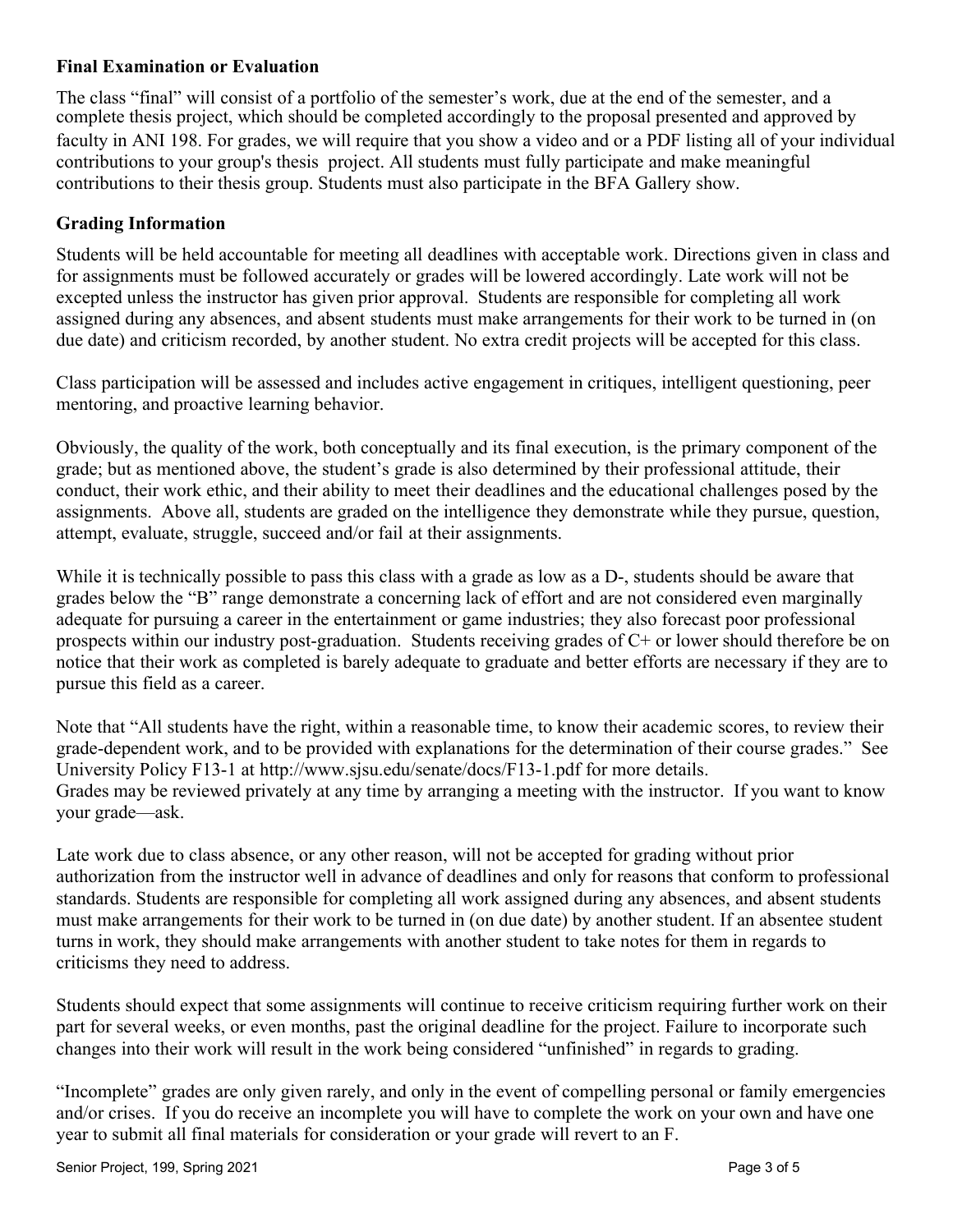Effort & Participation (critiques, peer collaboration, participation in BFA Gallery Process, etc.): 20% Final Portfolio of Coursework: 40% Thesis work (grade will be give for your individual contribution to the thesis project): 40%

#### **Determination of Grades**

Grades will be given accordingly to the quality of the work presented. For animation, i'll be looking at a high level of polishing, acting, and complexity of ideas and execution of your scenes. Here's the grade scheme i'll be using for this class:

A grades indicate excellent work. B grades indicate above average work. C grades indicate average work. D grades indicate below average work. F grades are failing.

A plus =  $100\%$  to 98%  $A = 97\%$  to 94% A minus =  $93\%$  to  $90\%$ B plus =  $89\%$  to  $87\%$  $B = 86\%$  to 83% B minus =  $82\%$  to  $80\%$ C plus =  $79\%$  to  $77\%$  $C = 76\%$  to 73% C minus  $= 72\%$  to  $70\%$ D plus =  $69\%$  to  $67\%$  $D = 66\%$  to 63% D minus =  $62\%$  to  $60\%$  $F = 59\%$  to 0%

Students are expected to bring and maintain prepared materials and be ready to work at the beginning of—and throughout—each class session. Failure to do so will affect one's grade. It is always the student's responsibility to be prepared for class even if absent from the previous class.

Students will receive significant homework assignments every class, with potentially even assignments via email during the week. Several assignments may ultimately overlap at times.

#### **Classroom Protocol**

All Animation/Illustration students are expected to conduct themselves in a professional manner at all times. See the bulleted list below for general program policies and expectations.

Whether in class or working after hours, students must respect the facilities and fellow students and are expected to present themselves and their work in a clean professional manner. Students will be held accountable for both classroom participation and contributing to the creation of a positive atmosphere for education.

Classes and events are to be treated as business appointments and students are expected to be in attendance, fully prepared, and on time. Fully prepared means having all necessary materials needed to work on class projects,